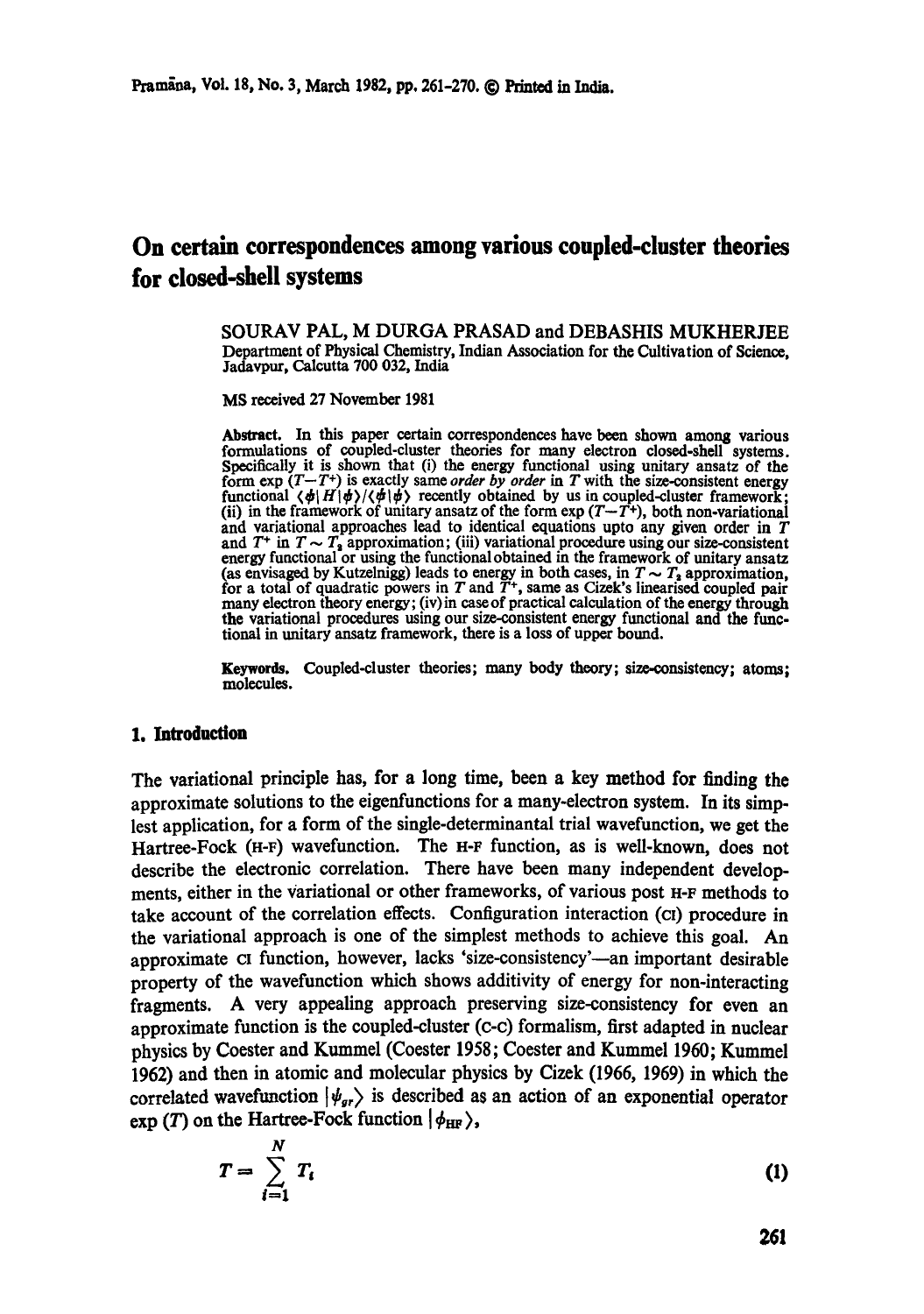for an N-electron system.  $T_t$  acting on the Hartree-Fock wavefunction generates  $i$ -fold linked excitations. Taking cue from 'the dominance of pair-correlation' idea of the 'many electron theory' of Sinanoglu (Sinanoglu 1962, 1964) T is approximated as  $T_2$  and the quadruple excitation amplitudes are simulated as  $T_2^2$   $\phi_{HF}$ ). The cluster components of  $T_2$  were obtained first by Cizek in the atomic and molecular physics for closed-shell systems in the non-variational framework using the method of moments (Cizek 1966, 1969). This has been known as the coupled pair many electron theory (CPMWT). This non-variational theory yields a size-consistent energy expression automatically for truncation of the energy series in T.

For a variational adaptation of the c-c ansatz involving the energy functional  $\langle \psi | H | \psi \rangle / \langle \psi | \psi \rangle$ , size-consistency is not automatically guaranteed for a truncation of the series in T. Only certain specific ways of handling the functional preserve the size-consistency. The crux of the problem lies in the proper treatment of the norm  $\langle \psi | \psi \rangle$ . Unless the full expansion exp (T) is used *both* for the numerator and denominator, the energy functional, just as in a 'less than full' ci approach, would lack size-consistency. Following Primas (Primas 1961) and Van Vleck (Van Vleck 1929), Kutzelnigg cast the c-c theory in a variational framework using a unitary exponential wave operator exp  $(\sigma)$ , where  $\sigma$  is anti-hermitian (Kutzelnigg 1977) satisfying size-consistency. In this case the norm  $\langle \psi | \psi \rangle$  is unity. A parallel non-variational treatment using unitary ansatz to the theory of Cizek (Cizek 1966, 1969) has also been envisaged (Westhaus 1973; Mukherjee *et al* 1975, 1977).

Recently we have attempted to develop an alternative rigorous treatment for the closed-shell system using the original non-unitary  $c$ -c ansatz  $exp(T)$  which also preserves size-consistency (Pal *et al* 1982). Unlike that in a unitary ansatz, the denominator in this case is not identically equal to unity and as such in a general coupledduster framework the denominator has to be explicitly cancelled to give the functional  $\langle \psi | H | \psi \rangle / \langle \psi | \psi \rangle$  a linked and size-consistent property. We have been able to show the cancellation of such a denominator and thus give the energy functional the desirable linked property. Thus we could establish a rigorous treatment of the coupled-duster ansatz in the variational form.

The purpose of this paper is to lay down certain correspondences we have noted during the development of the above theory among the following energy functionals for closed-shell systems. They are (a) the energy functional obtained in the unitary ansatz framework (b) the energy functional obtained by us and (c) energy obtained by Cizek in the non-variational framework. Specifically, we want to show the following interesting features obtained as a result of our studies:

- (i) The energy functional using a unitary ansatz of the form  $\exp(T-T^+)$  is exactly same *order by order* in T with the size-consistent energy functional obtained by us, with T chosen as hole-particle excitation operators.
- (ii) In the framework of unitary coupled-cluster ansatz of the form  $\exp(T T^+)$ with T approximated as  $T_2$ , if a non-variational procedure is used to solve the T-matrix elements upto any total power in T and  $T^+$ ,\* the equations are identical to the equations upto the same order obtained by the Euler variation of the energy functional and hence as such the energies obtained by both these

<sup>\*</sup>From now on, we shall, for brevity, write "mth power in T' when we want to mean mth *total*  power of T and  $T^+$ .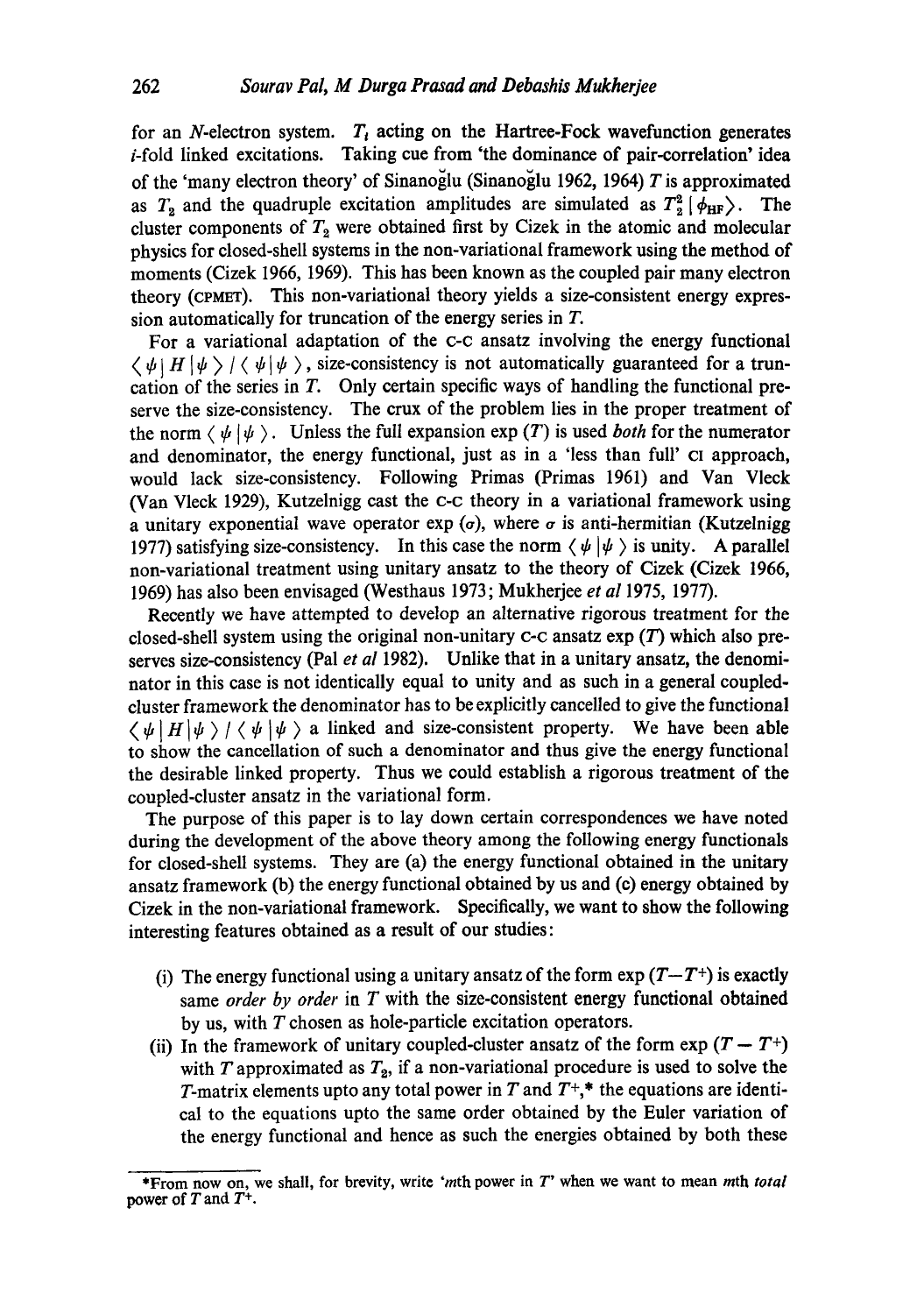procedures in the unitary duster framework are the same upto any given order in T.

- (iii) In a variational procedure for the solution of T-matrix elements from the sizeconsistent energy functional (using a non-unitary c-c ansatz) in  $T \sim T_2$  approximation, truncated to a quadratic power in  $T_a$  (Pal *et al* 1982), the energy calculated upto quadratic approximation is the same as the linearised CPMET (L-CPMBT) energy of Cizek (Cizek 1966, 1969). Hence such an energy has a lower bound property, as proved recently (Mukherjee 1981). Similarly if a variation is done on the functional in the unitary ansatz (Kutzelnigg 1977), truncated to quadratic power in  $T_2$ , the energy obtained is again the same as the L-CPMET energy of Cizek and hence possesses a lower-bound property.
- (iv) For practical calculation of T-matrix elements in the variational procedure using either a unitary ansatz or a general non-unitary ansatz, truncation of the linked functional is necessary and the energy thus calculated in either of these frameworks lacks a strict upper bound property. This is known as the 'Emery difficulty' (Emery 1958; Bell and Squires 1962) in nuclear physics literature.

In § 2 we briefly review the three kinds of coupled-cluster approaches we want to see correspondence between. In  $\S$  3, we show the explicit correspondences as mentioned in (i) to (iii) above.

## **2. Brief review of the C-C approaches**

The most widely known solution of the coupled-duster matrix dements was done by Cizek using method of moments in the non-variational procedure (Cizek 1966, 1969). The ground state of the closed-shell wavefunction is written as

$$
|\psi_{\text{gr}}\rangle = \exp(T)|\phi_{\text{HF}}\rangle, \tag{2}
$$

with  $T$  involving hole-particle excitations only. The solution of the  $T$ -matrix elements were obtained by projecting  $\exp(-T)$  H  $\exp(T)$   $|\phi_{HF}\rangle$  on to the various excited states reached by T. In  $T \sim T_2$  approximation only the doubly excited states are sufficient for projection to get the necessary equations. Energy can then be written as

$$
E = \langle \phi_{\text{HF}} \rangle \exp \left( - T \right) H \exp \left( T \right) \left| \phi_{\text{HF}} \right\rangle. \tag{3}
$$

In the approximation  $T \sim T<sub>2</sub>$  if the energy is solved upto linear approximation, the energy thus obtained is L-CPMET energy.

The unitary coupled-cluster ansatz can be used to describe the exact correlated wavefunction

$$
\left|\psi_{\text{gr}}\right\rangle = \exp\left(\sigma\right)\left|\phi_{\text{HF}}\right\rangle,\tag{4}
$$

o being anti-hermitian. The idea of using a unitary ansatz was first conceived by Van Vleck and then by Primas (Van Vleck 1929; Primas 1961). A special choice of  $\sigma$ may be of the form  $\sigma = T - T^+$ , One can adopt a non-variational procedure, akin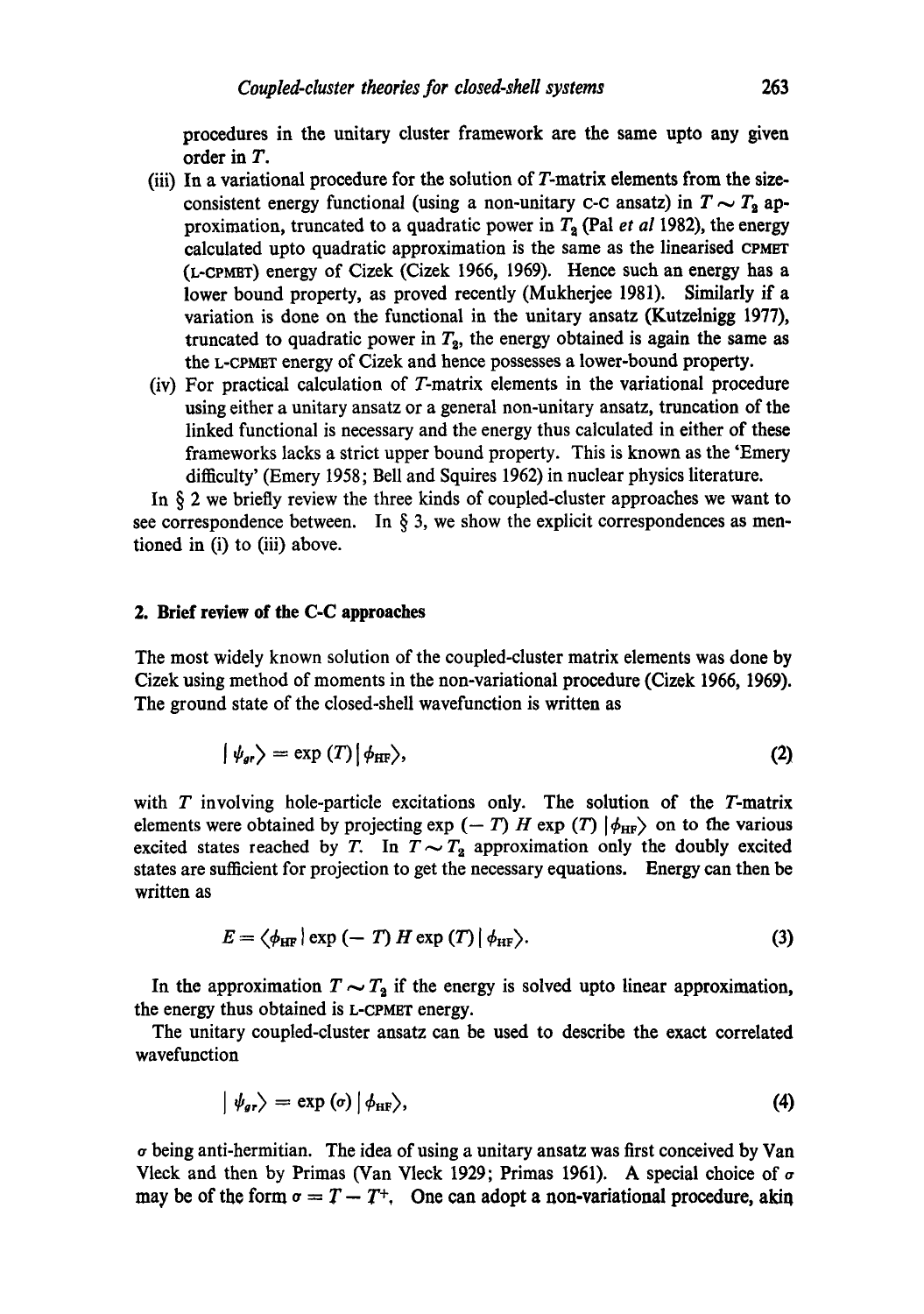to Cizek's theory, to solve for the T-matrix elements (Westhaus 1973; Mukherjee *et al* 1977; Van Vleck 1929). We then get the following system of equations

$$
\langle \phi_{\text{ex}} | \exp(-\sigma) H \exp(\sigma) | \phi_{\text{HF}} \rangle
$$
  
=  $\langle \phi_{\text{ex}} | \exp(T^+ - T) H \exp(T - T^+) \phi_{\text{HF}} \rangle = 0,$  (5)

for a set of  $\phi_{\text{ex}}$  which are generated by all possible excitations from the Hatrtree-Fock determinant. In the  $T\sim T_2$  approximation, we again need to consider projections on to the doubly excited determinants only. Energy can then by found upto any given order from the expression

$$
E = \langle \phi_{\text{HF}} \, | \, \exp\left(T^+ - T\right) H \, \exp\left(T - T^+\right) \, | \, \phi_{\text{HF}} \rangle. \tag{6}
$$

On the other hand, a variational procedure using the unitary ansatz can also be applied as suggested by Kutzelnigg (Kutzelnigg 1977). The Euler functional in this framework is given by

$$
E = \frac{\langle \phi_{\text{HF}} \mid \exp(-\sigma) \text{ H } \exp(\sigma) \mid \phi_{\text{HF}} \rangle}{\langle \phi_{\text{HF}} \mid \exp(-\sigma) \exp(\sigma) \mid \phi_{\text{HF}} \rangle}, \tag{7}
$$

for the wavefunction described by (4). The denominator *taken to all orders* is identically equal to 1. Hence the denominator is automatically cancelled, leaving the energy functional as just

$$
E = \langle \phi_{\text{HF}} \mid \exp(-\sigma) H \exp(\sigma) \mid \phi_{\text{HF}} \rangle. \tag{8}
$$

By Hausdorff's expansion such a functional is automatically linked and hence sizeconsistent. The linked cluster nature of the energy functional using the unitary cluster ansatz has been indicated earlier (Westhaus 1973; da Providencia 1963, 1965; Westhaus *et al* 1975; Yaris 1964, 1965). Just as in the non-variational theory, one can again choose  $\sigma$  as  $\sigma = T - T^+$  such that the energy functional (8) becomes

$$
E = \langle \phi_{\text{HF}} \, | \, \exp \, (T^+ - T) \, H \, \exp \, (T - T^+) \, | \, \phi_{\text{HF}} \rangle. \tag{9}
$$

Kutzelnigg suggested a variational procedure to solve the T-matrix elements by invoking the Euler variation principle to the functional (9).

Recently we established another form of the size-consistent energy functional in the general coupled-cluster framework (not using an explicit unitary ansatz) which can be used for Euler variation (Pal *et al* 1982). We used an exponential ansatz such that

$$
\langle \psi_{gr} \rangle = \exp(T) \langle \psi_{HF} \rangle. \tag{10}
$$

 $T$  again involving hole-particle excitations of different ranks. Euler energy functional can be written as

$$
E = \frac{\langle \phi_{\text{HF}} \mid \exp\left(T^{+}\right) H \exp\left(T\right) \mid \phi_{\text{HF}}\rangle}{\langle \phi_{\text{HF}} \mid \text{exp}\left(T^{+}\right) \exp\left(T\right) \mid \phi_{\text{HF}}\rangle}.
$$
\n(11)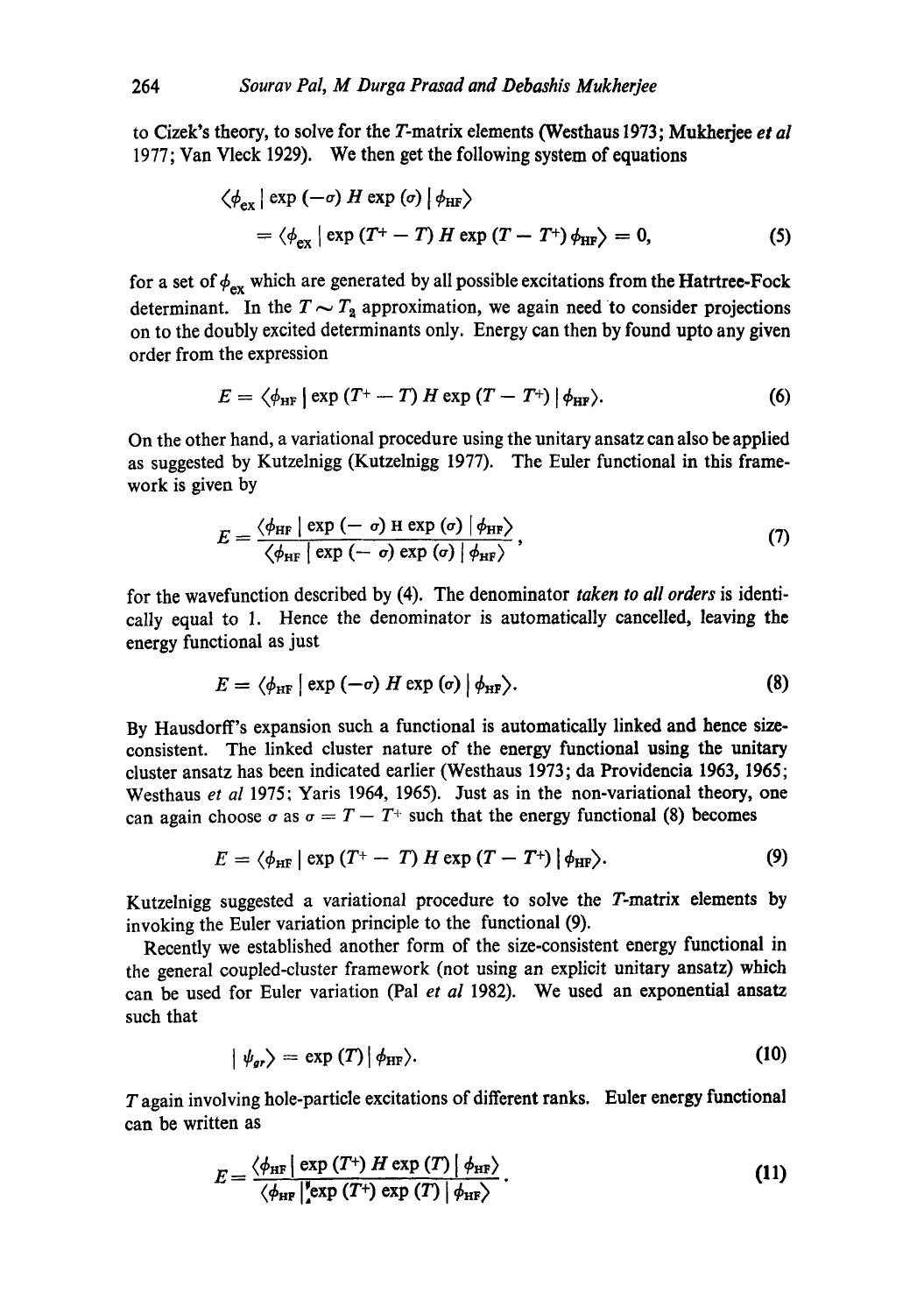Unlike in the case of unitary duster the denominator cancellation is not automatic here. The norm correction term in the denominator is not trivially equal to unity. Thus the linked cluster nature of the functional (11) has to be explicitly proved. Only such a linked functional could then be useful. In what follows we shall show the functional (11) to be linked leading to

$$
E = \langle \phi_{\text{HF}} | N \left[ \exp\left(T^+\right) H \exp\left(T\right) \right] | \phi_{\text{HF}} \rangle_{\text{L. Cl}} \tag{12}
$$

where L, CI denotes linked and closed diagrams. N denotes normal ordering. The proof is reminiscent of the proof of the linked duster theorem of the many body perturbation theory (Goldstone 1957). The linked nature of this kind of functional in a perturbative framework has also been indicated by Thouless (1961). We now show the linked nature of the energy functional (11). We first take the numerator and expand it using the generalised Wick's theorem (GWT) so that the numerator becomes the sum of all contractions between all possible powers of  $T^+$  and  $T$  and  $H$  vertices.

$$
\text{Numerator} = \sum_{m,n}^{\infty} \frac{1}{m!} \frac{1}{n!} \left\langle \phi_{\text{HF}} \left| N \left[ T^{+m} H T^{n} \right] / \phi_{\text{HF}} \right\rangle_{\text{L, Cl}} , \tag{13}
$$

For choosing all possible contractions for any terms corresponding to m number of  $T^+$  -- vertices and n number of T-vertices we first take out k-number of  $T^+$  vertices, and  $l$ - number of  $T$  vertices in all possible manner and contract them with the hamiltonian vertex. T operators cannot contract among themselves as they are all of hole-particle excitation types. Similarly  $T^{+s}$  cannot contract among themselves. The rest of the  $(m-k)$  number of  $T^+$  vertices and  $(n-l)$  number of T vertices are contracted together so that the numerator becomes

$$
\text{Numerator} = \sum_{m=0}^{\infty} \sum_{n=0}^{\infty} \sum_{k=0}^{m} \sum_{l=0}^{n} \frac{1}{m!} \frac{1}{n!} {}^{m}C_{k} {}^{n}C_{l} \langle \phi_{\text{HF}} | T^{+k} H T^{l} | \phi_{\text{HF}} \rangle_{\text{Linked,}} \times \text{closed} \cdot \langle \phi_{\text{HF}} | T^{+m-k} T^{n-l} | \phi_{\text{HF}} \rangle. \tag{14}
$$

This can be written as,

$$
\text{Numerator} = \sum_{m=0}^{\infty} \sum_{n=0}^{\infty} \sum_{k=0}^{m} \sum_{l=0}^{n} \frac{1}{k!} \frac{1}{l!} \frac{1}{(m-k)!} \frac{1}{(n-l)!} \langle \phi_{\text{HF}} | T^{+\overline{k} \overline{H} T^l} | \phi_{\text{HF}} \rangle_{\text{Linked, closed}} \times \langle \phi_{\text{HF}} | T^{+\overline{m-k} \overline{T}^{n-l}} | \phi_{\text{HF}} \rangle, \qquad (15)
$$

Since,

$$
\frac{1}{(m-k)!} = 0 \quad \text{for } k > m,
$$
\n(16)

and,

$$
\frac{1}{(n-\underline{l})!} = 0 \quad \text{for } l > n. \tag{17}
$$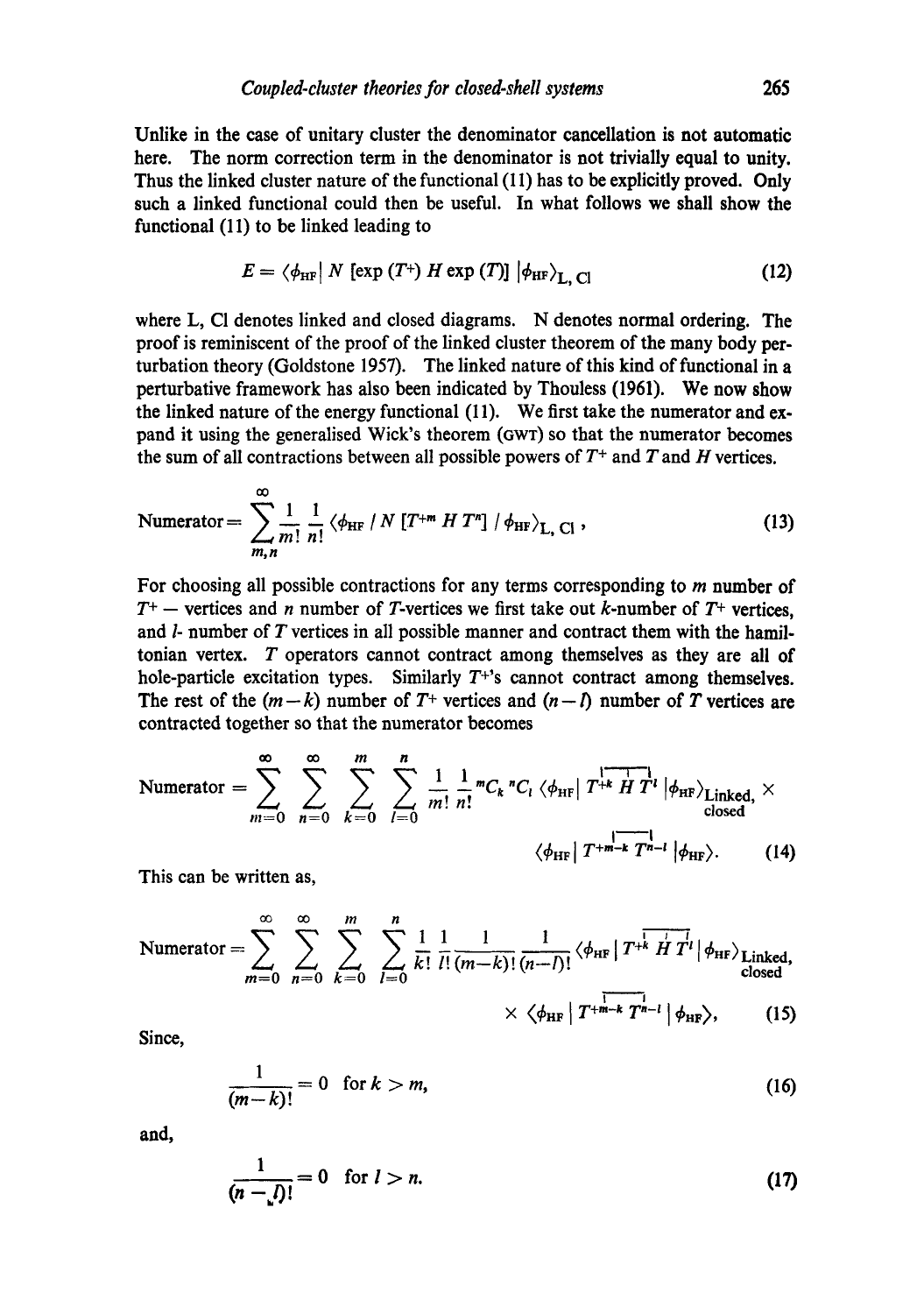We can rewrite the series as

$$
\text{Numerator} = \sum_{r=0}^{\infty} \sum_{s=0}^{\infty} \sum_{k=0}^{\infty} \sum_{l=0}^{\infty} \frac{1}{k!} \frac{1}{l!} \frac{1}{r!} \frac{1}{s!} \langle \phi_{\text{HF}} | T^{+k} H T^{l} | \phi_{\text{HF}} \rangle_{\text{Linked, closed}} \times \langle |\phi_{\text{HF}} | T^{+r} T^{s} | \phi_{\text{HF}} \rangle, \tag{18}
$$

[defining  $(m - k)$  as r and  $(n - l)$  as s.]

oo oo The factor  $\sum_{n=1}^{\infty}$   $\sum_{n=1}^{\infty}$   $\langle \phi_{\text{HF}} | T^{+} T^{s} | \phi_{\text{HF}} \rangle$  is the same as the denominator if the  $r=0$   $s=0$ 

denominator is similarly expanded using GWT. Hence the denominator is cancelled leaving the energy functional as that in (12).

#### 3. **Correspondences**

First we show that our size-consistent energy functional (12) is exactly same *order by order in T* as the energy functional  $(6)$  or  $(9)$ . The functional  $(12)$  when expanded is merely

$$
E = \sum_{m=0}^{\infty} \sum_{n=0}^{\infty} \frac{1}{m!} \frac{1}{n!} \langle \phi_{\text{HF}} | T^{+m} H T^{n} | \phi_{\text{HF}} \rangle_{\text{Linked},}
$$
 (19)

Each term in the series expansion gives contribution for  $(m + n)$  th power of T. The functional (8) in the unitary ansatz when expanded by Hausdorff's formulae gives

$$
E = \left\langle \phi_{\text{HF}} \mid H \mid \phi_{\text{HF}} \right\rangle + \left\langle \phi_{\text{HF}} \mid [H, \sigma] \mid \phi_{\text{HF}} \right\rangle + \frac{1}{2!} \left\langle \phi_{\text{HF}} \mid [[H, \sigma], \sigma] \mid \phi_{\text{HF}} \right\rangle + \dots
$$
(20)

If we substitute  $\sigma$  as  $T - T^+$  in (20) we get the corresponding expansion for the functional (6) or (9). We note that because of  $(20)$  the energy functional (6) or (9), as in the case of (12), leads only to linked, closed contribution of *T+,H, Tvertices.* Because of the multicommutator expansion, for each term we must evaluate the innermost commutator first and then the commutator of the resultant operator with the next  $\sigma$  and so on. Since T<sup>+</sup> cannot contract with anything to its left and T cannot contract with anything to its right each commutator would ensure that there is no T vertex to the left of H and no  $T^+$  vertex to the right of H such that when term by term we go on evaluating higher order commutator only linked terms of the nature of  $T^{+m}$   $\overline{H}$   $T^{n}$  would survive for  $(m + n)$  number of  $\sigma$ 's appearing in a multicommutator term. Let us now investigate the factor for such an expression.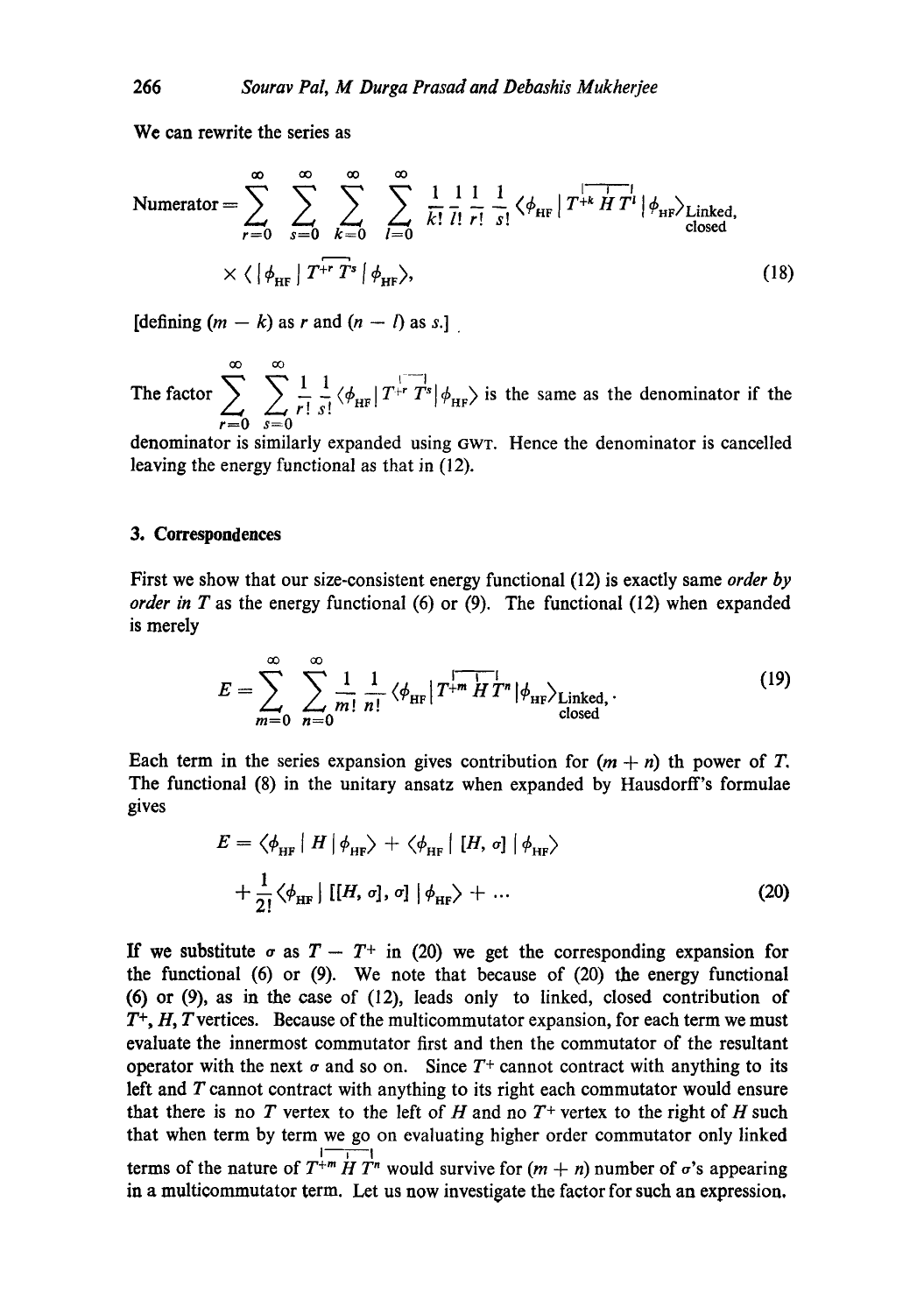As is evident in the Hausdorff's formulae if we have a total of  $(m + n)$  number of  $\sigma$ 's or  $(m + n)$  total number of T and T<sup>+</sup> vertices appearing in any term of the multicommutator expansion, the factor for the Housdorff's formulae is  $1/(m + n)!$ . Out of these total of  $(m + n)$  number of  $T^+$  and T vertices if we choose m number of  $T^+$ vertices and  $n$  number of  $T$  vertices for contraction, the number of ways we can choose is  $(m + n)C_m$ . Hence the total factor corresponding to such a term which can arise out of contributions from linked terms of  $T^{+m}$  *H*  $T^{n}$  is  $1/m!n!$ . Hence *order by order* in T the size-consistent energy functional  $(12)$  is identical to the functional  $(6)$ **or** (9) in unitary ansatz framework.

We now go ahead to show the correspondence (ii) as mentioned in  $\S$  1. We have already mentioned that in the framework of unitary ansatz the energy functional in the non-variational procedure as given in (6) is identical to the Euler functional used **for** variation as given in (9). In the non-variational procedure the T-matrix elements are obtained by the system of equations given by (5). In  $T \sim T_2$  approximation diagrams representing the non-variational equations which arise out of projection of  $\exp(T^+ - T) H \exp(T - T^+)$  on to the doubly excited states, are linked and have **two** hole and two particle lines left open. On the other hand variation of the functional (9) with respect to  $T_2$  or  $T_2^+$  matrix elements may be looked upon as a deletion of  $T_2$  or  $T_2^+$  vertex leading to diagrams with two-hole and two-particle lines left open and the same factor arising out of the functional (9). We note here that since the set of  $T_2$  and  $T_2^+$  matrix elements are hermitian conjugates to each other, the variation with respect to one set of elements (say  $T_2^+$ ) is sufficient. Figure I shows a typical term of the closed-linked functional (9) and figure 2 shows the effect of the variation with respect to a  $T_2^+$  vertex. If rank of T is same, *(i.e.* say, if only  $T_2$  vertices and  $T_3^+$ vertices are used) there are no  $T^+$  vertices joined entirely to T vertices or vice-versa in the functional (9). Otherwise we will have unlinked terms. Figure 1 shows a term showing  $T_2^+$  vertices joined to  $T_2$  vertices through the linkage of H. In such a case as in  $T \sim T_2$  approximation, variation or deletion of a  $T^+$  or T vertex leaves the rest of the diagram open but still linked such that the total contribution through variation of (9) upto any order in  $T$  is same as the non-variational eq. (5) upto the same order in T. Hence the subsequent energies calculated by  $(6)$  and  $(9)$  upto a given order in T



Figure 1. A representative diagram of the energy functional (9). The two vertices from left are  $T^+$  vertices, the open circle is V. The rest two shaded circles at the right are Tvertices. Arrows pointing to the left represent particle lines, arrows to the right represent hole lines.

Figure 2. Effect of variation with respect to a  $T^+$  vertex to the diagram represented by figure 1. This generates the corresponding term arising out of the variation of the energy functional (9) with respect to a  $T^+$  vertex. The left vertex is  $T^+$  vertex, the open circle is  $V$ . The last two shaded vertices at the right are T-vertices. Again the **arrows** pointing to the left represent particle lines, the arrows pointing to the right represent hole lines.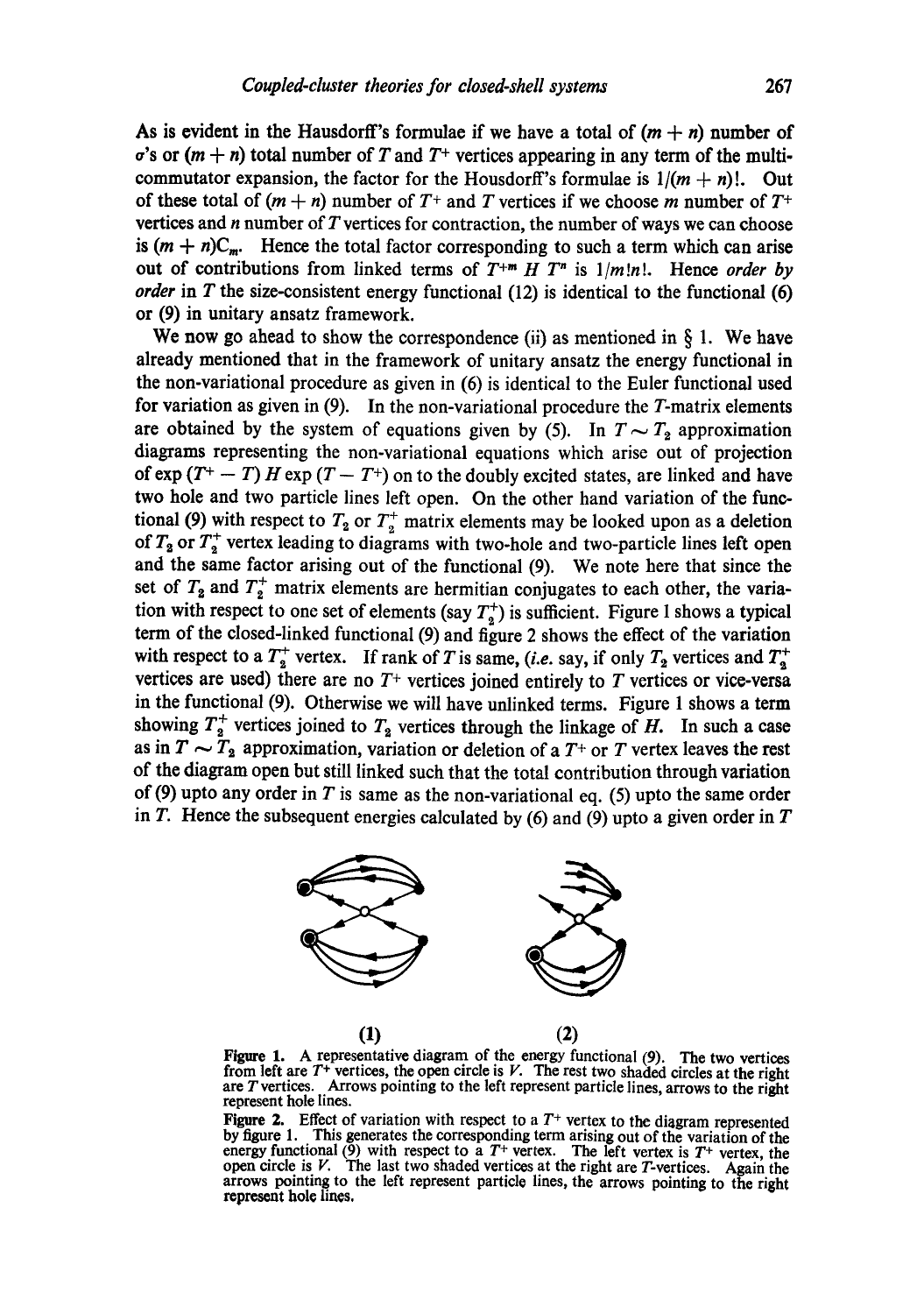in the non-variational and variational procedures respectively in the framework of unitary ansatz are same. This simple correspondence breaks down when  $T_1$  or  $T_3$ terms also are brought in. If  $T_1$  or  $T_3$  terms are used along with  $T_2$ , the rank of T is no longer same and hence the above arguments will not hold.

Now we show an interesting correspondence of the size-consistent energy functional  $(12)$  with L-CPMET energy of Cizek. If we truncate the functional upto a total of quadratic powers in  $T^+$  in  $T \sim T_2$  approximation and solve for the matrix elements of  $T_2$  by employing an Euler variation and then substitute the  $T_2$ -matrix elements in the functional, the energy thus obtained upto quadratic powers in  $T_2$  is identically equal to Cizek's L-CPMET energy. For showing this, we write the expansion of  $E$ in (12) upto quadratic powers in T in  $T \sim T_2$  approximation as

$$
E = E_{\rm HF} + \frac{T_2^*}{2} \frac{A^{1,0}}{2} + \frac{A^{0,1}}{2} \frac{T_2}{2} + \frac{T_2^*}{2} \frac{A^{1,1}}{2} \frac{T_2}{2}
$$
 (21)

where  $T_2$  and  $T_2^+$  are matrices containing various hole-particle excitation amplitudes like  $\langle pq | t_2 | \overline{a} \beta \rangle$  and  $\langle a\beta | t_2^+ | pq \rangle$  for p, q particles, a,  $\beta$  holes.

and  $A^{m,n}$  is the matrix of coefficients associated with m number of  $T^+$  vertices and n number of T-vertices when linked expectation value is evaluated. From the hermitian nature of (11) it follows that  $(A^{m,n})^+ = A^{n,m}$ . Differentiating E in (21) with respect to  $T_2^+$  matrix elements and equating it to zero we get the following system of equations,

$$
\frac{\partial E}{\partial \langle \alpha \beta | t_2^+ | p q \rangle} = 0, \tag{22}
$$

for p, q particles and  $\alpha$ ,  $\beta$  holes.

or,

$$
\mathbf{A}^{1,0} + \mathbf{A}^{1,1} \mathbf{T}_2 = 0 \tag{23a}
$$

The number of such equations is exactly equal to the total number of matrix elements of  $T_2$ . Similarly we get another set of equations by differentiating with respect to  $T_2$ matrix elements

$$
\underline{A}^{0,1} + \underline{T}^+_2 \underline{A}^{1,1} = 0. \tag{23b}
$$

The set (23a) is hermitian conjugate of (23b). Premultiplying (23a) by the matrix  $T_2^+$ , we get

$$
T_{2}^{+} A^{1,0} + T_{2}^{+} A^{1,1} T_{2} = 0.
$$
 (24)

Equation (24) can be used in (21) so that E in this approximation can be written as

$$
E = E_{\rm HF} + A^{0,1} \, T_2. \tag{25}
$$

Hence upto quadratic powers the correlation energy

$$
E_c^{(3)} = A^{0,1} T_2.
$$
 (26)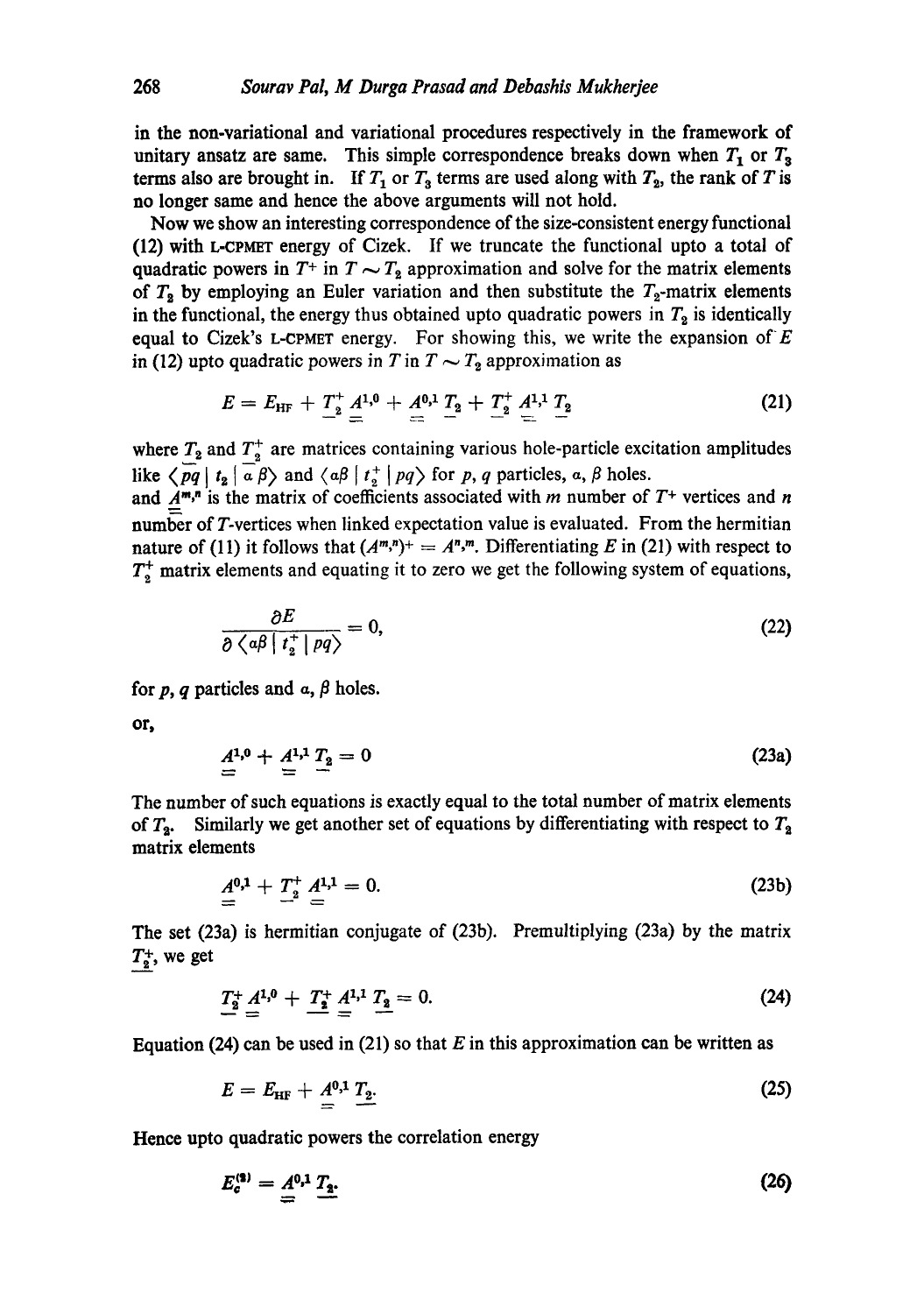This is essentially the result of the linearised coupled-cluster theory of Cizek in the non-variational framework. No such simple correspondence exists when cubic terms are brought in. Since the L-CPMET energy has been shown to possess a lower bound nature (Mukherjee 1981), the energy obtained from variation of the size-consistent energy functional (12) under approximations (truncations upto quadratic powers in  $T<sub>2</sub>$ ) also has a lower bound property.

Since the energy functional (9) in unitary ansatz framework is identical to the functional (12) *order by order in* T, a similar variation of the functional (9) in unitary ansatz framework truncated to quadratic powers in  $T$  in  $T \sim T_2$  approximation leads to L-CPMET energy and hence has a lower bound property.

We now illuminate on the point (iv) mentioned in  $\S1$ . For practical evaluation of the T-matrix elements by Euler variation to the size-consistent energy functional (12) in the framework of general non-unitary ansatz the truncation upto some finite powers in  $T$  and  $T<sup>+</sup>$  has to be done. This kind of variation leads to the energy which does not retain the upper bound property. This loss of upper bound property was first observed in nuclear structure calculations using cluster expansion method using Jastrow function and is known as the 'Emery difficulty' (Emery 1958; Bell and Squires 1962). The loss of the upper bound property is due to the fact that the truncated power series for  $E$ , written as a simple power series, does not correspond to an expectation-value like quantity having polynomials of some *fixed finite degree* appearing both in the numerator and denominator. While the denominator has been cancelled exactly with the implicit assumption of infinite degree expansion, the numerator, as a result of truncation contains only upto finite degree in  $T$ . If however, the dominant terms contributing to the energy are retained in the functional, the loss of the upper bound is not very serious. This is quite akin to the Sinanoglu's method of 'varied portion approach' (Sinanoglu and Bruckner 1970).

The same loss in upper bound property can be expected if Enler variation is done for the energy functional (9) in the framework of unitary coupled-cluster ansatz. The denominator being automatically cancelled because it is equal to unity essentially means that the denominator has been expanded upto infinite order in  $T$  while again for practicable calculation, the numerator has to be truncated to some finite power in T. Hence the functional (9) truncated to a finite power does not correspond to an expectation-value like quantity having some fixed finite degree appearing in the numerator and denominator. But again with the inclusion of enough terms, effect of this loss may be obviated.

#### **Acknowledgements**

One of the authors (SP) wishes to thank NCERT, New Delhi, for the award of an NSTS Fellowship and contingency grants.

# **References**

Bell J S and Squires E J 1962 *Adv. Phys.* 10 21 Cizek .I 1966 J. *Chem. Phy:.* 4S 4256 *Cizek J 1969 Adv. Chem. Phys.* 14 35